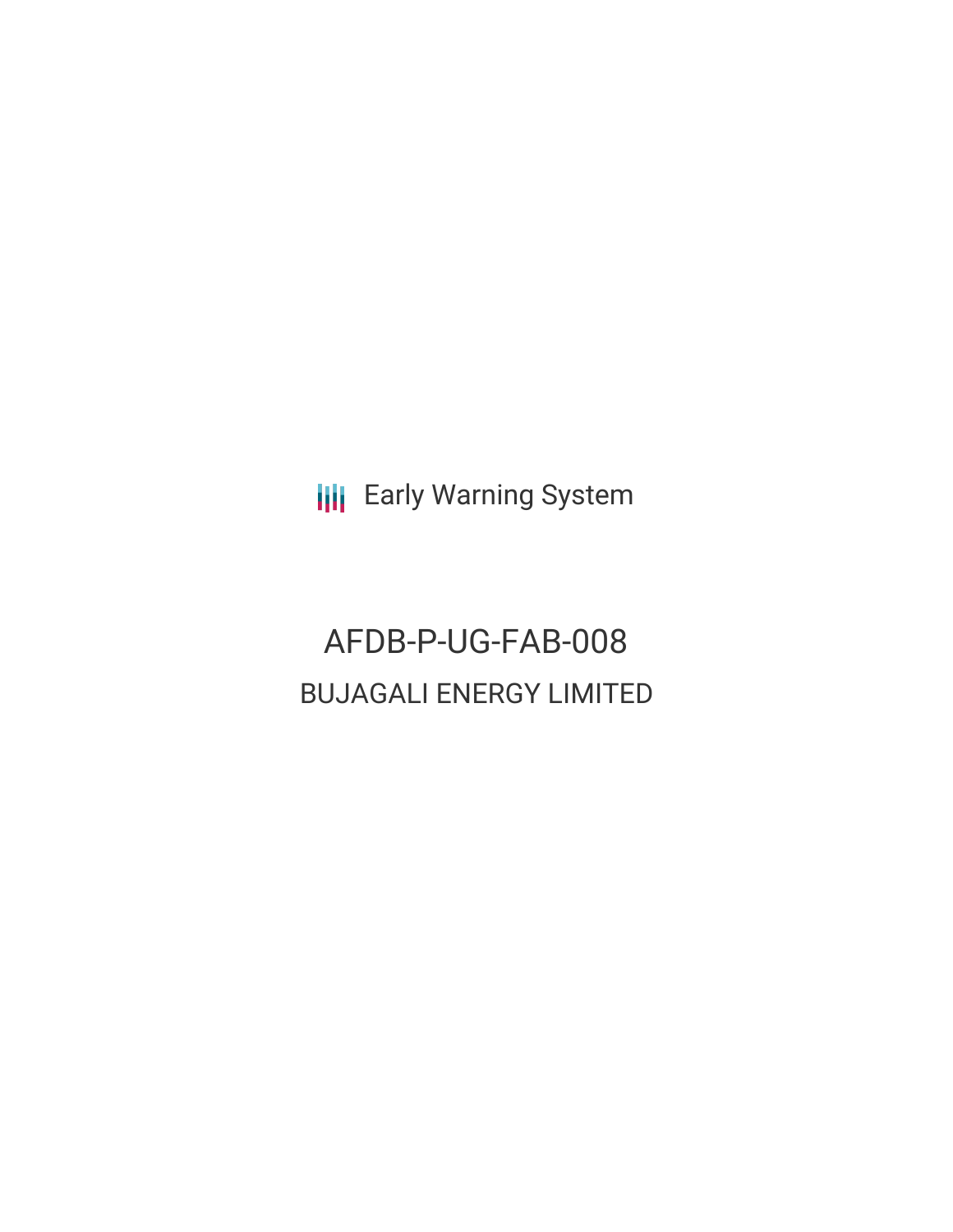**Investment Amount (USD) Project Cost (USD)** 

| <b>Countries</b>               | Uganda                          |
|--------------------------------|---------------------------------|
| <b>Financial Institutions</b>  | African Development Bank (AFDB) |
| Status                         | Approved                        |
| <b>Bank Risk Rating</b>        | U                               |
| <b>Voting Date</b>             | 2017-11-17                      |
| <b>Borrower</b>                | Government of Uganda            |
| Sectors                        | Hydropower                      |
| <b>Investment Amount (USD)</b> | \$76.59 million                 |
| <b>Project Cost (USD)</b>      | \$364.69 million                |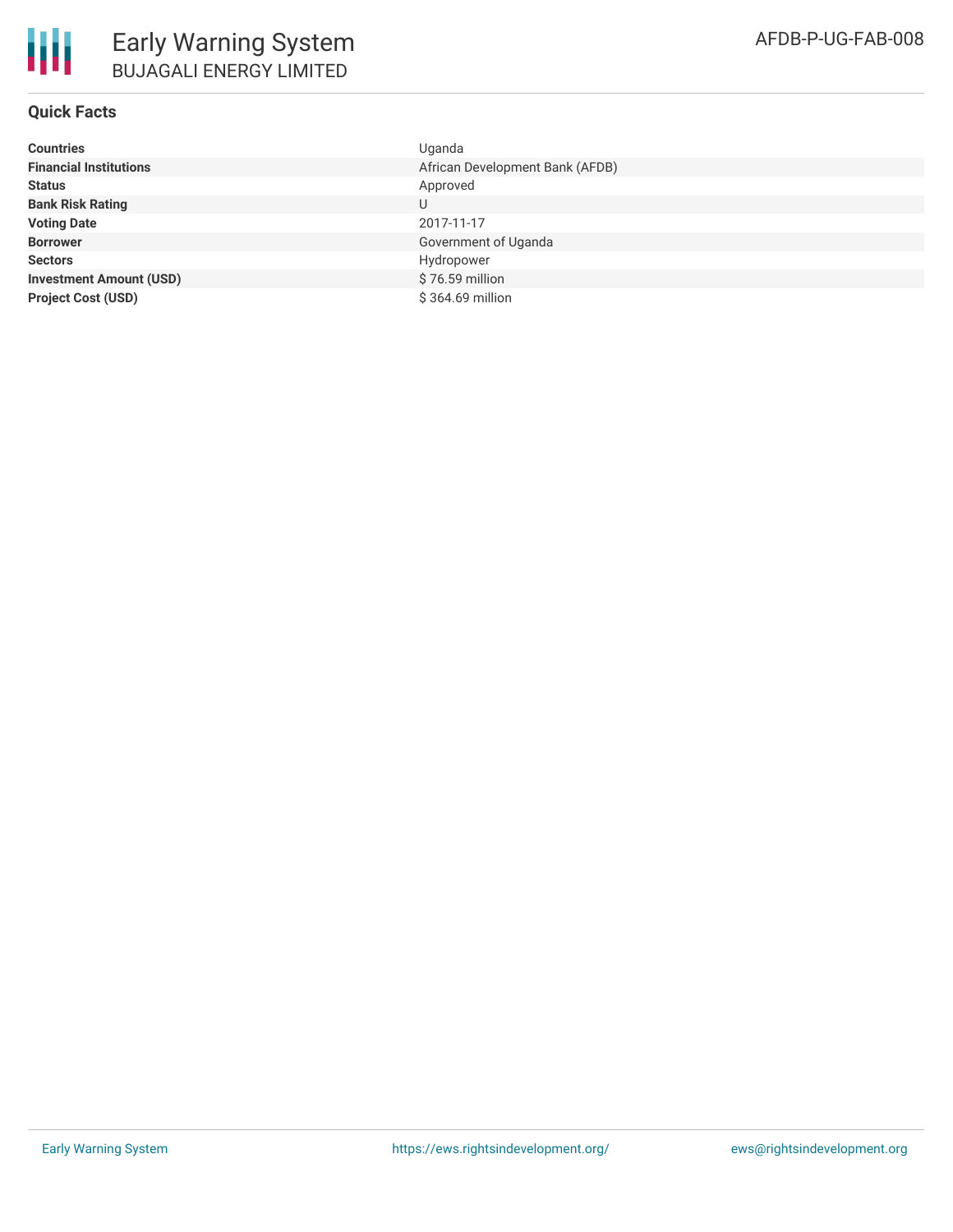

## **Project Description**

No project description was available at the time of disclosure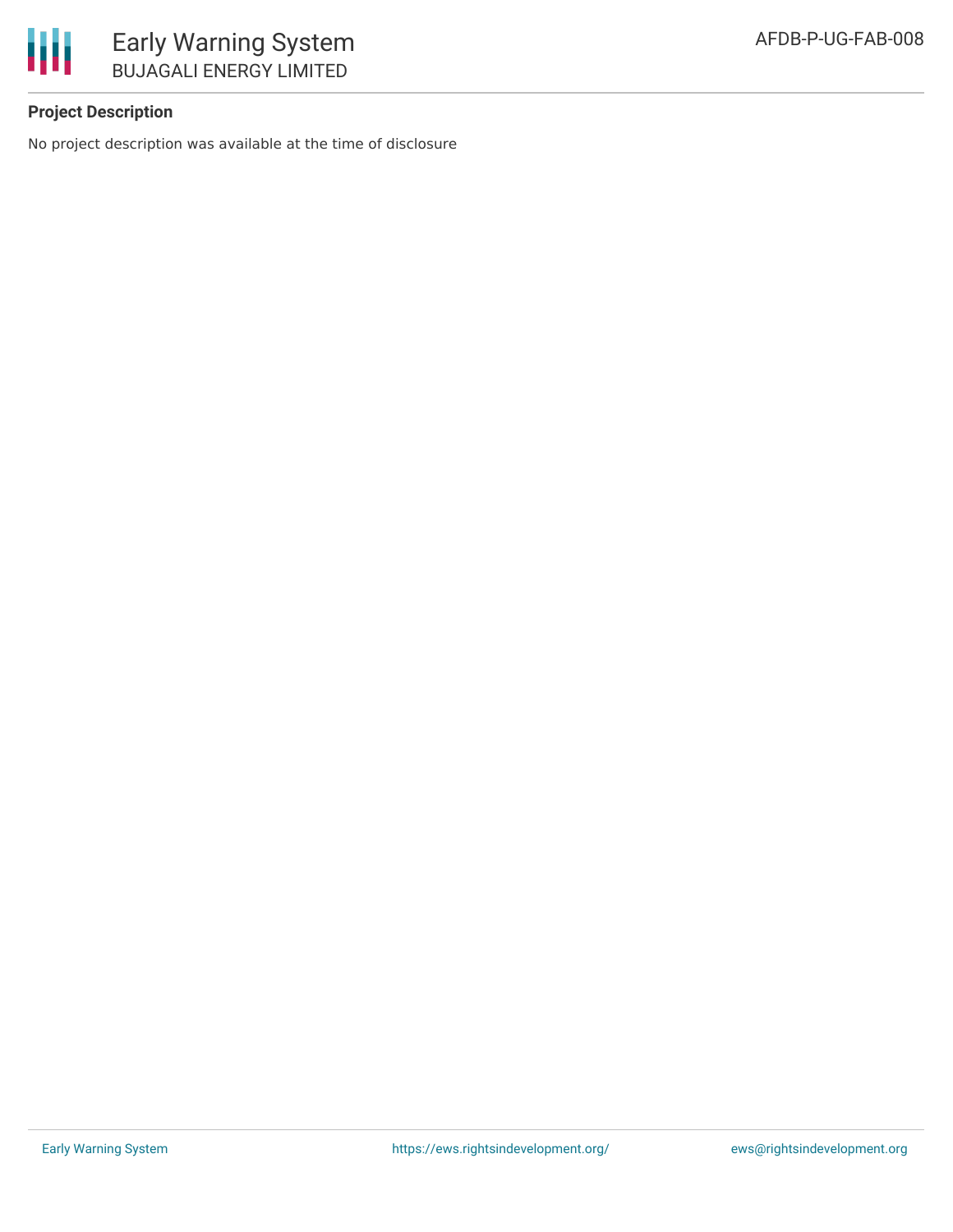

#### **Investment Description**

African Development Bank (AFDB)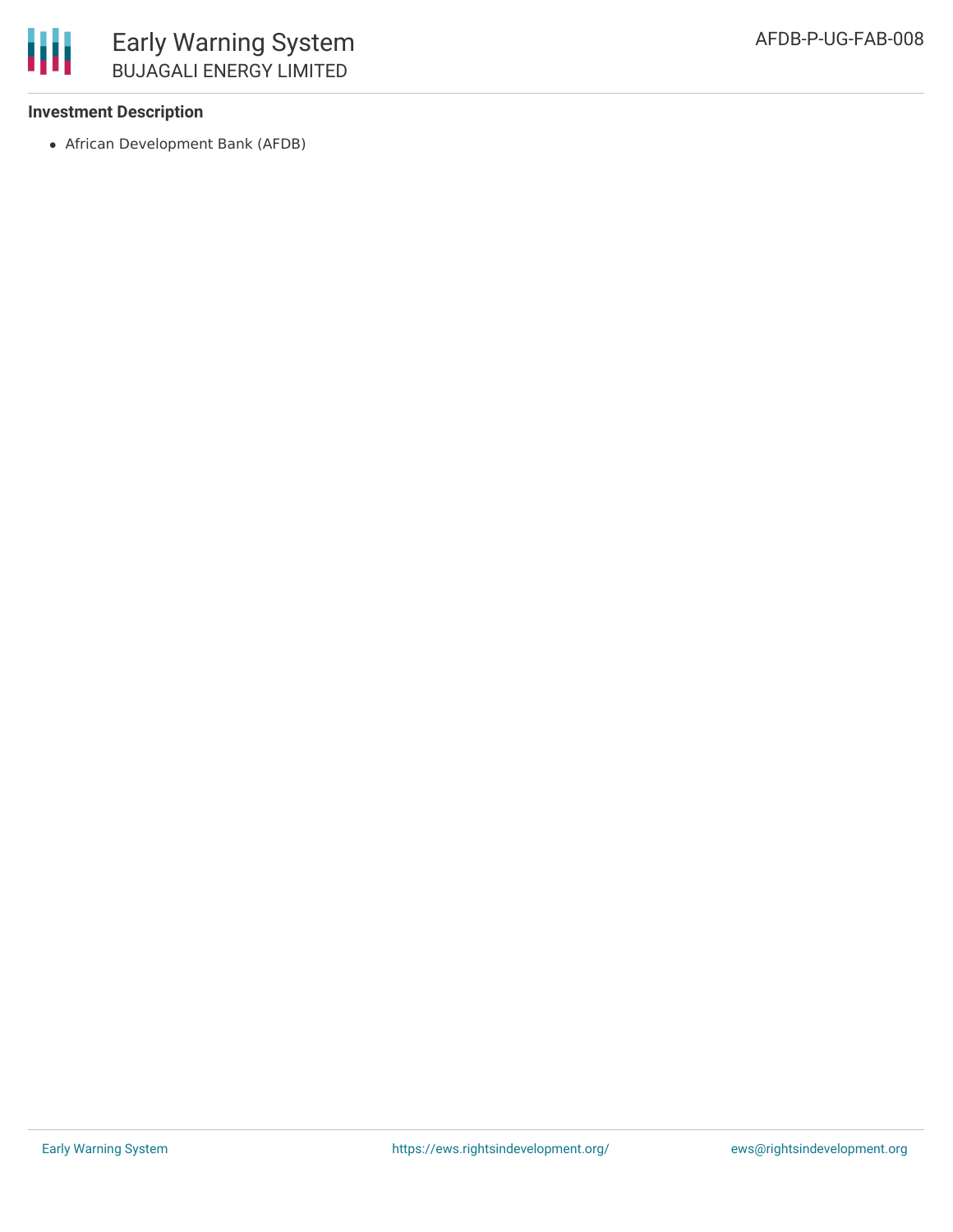

### **Contact Information**

MUKASA Alli Dimple - PESR2

#### ACCOUNTABILITY MECHANISM OF AfDB

The Independent Review Mechanism (IRM), which is administered by the Compliance Review and Mediation Unit (CRMU), is the independent complaint mechanism and fact-finding body for people who have been or are likely to be adversely affected by an African Development Bank (AfDB)-financed project. If you submit a complaint to the IRM, it may assist you by either seeking to address your problems by facilitating a dispute resolution dialogue between you and those implementing the project and/or investigating whether the AfDB complied with its policies to prevent environmental and social harms. You can submit a complaint electronically by emailing crmuinfo@afdb.org, b.kargougou@afdb.org, b.fall@afdb.org, and/or s.toure@afdb.org. You can learn more about the IRM and how to file a complaint at https://www.afdb.org/en/independent-review-mechanism/.